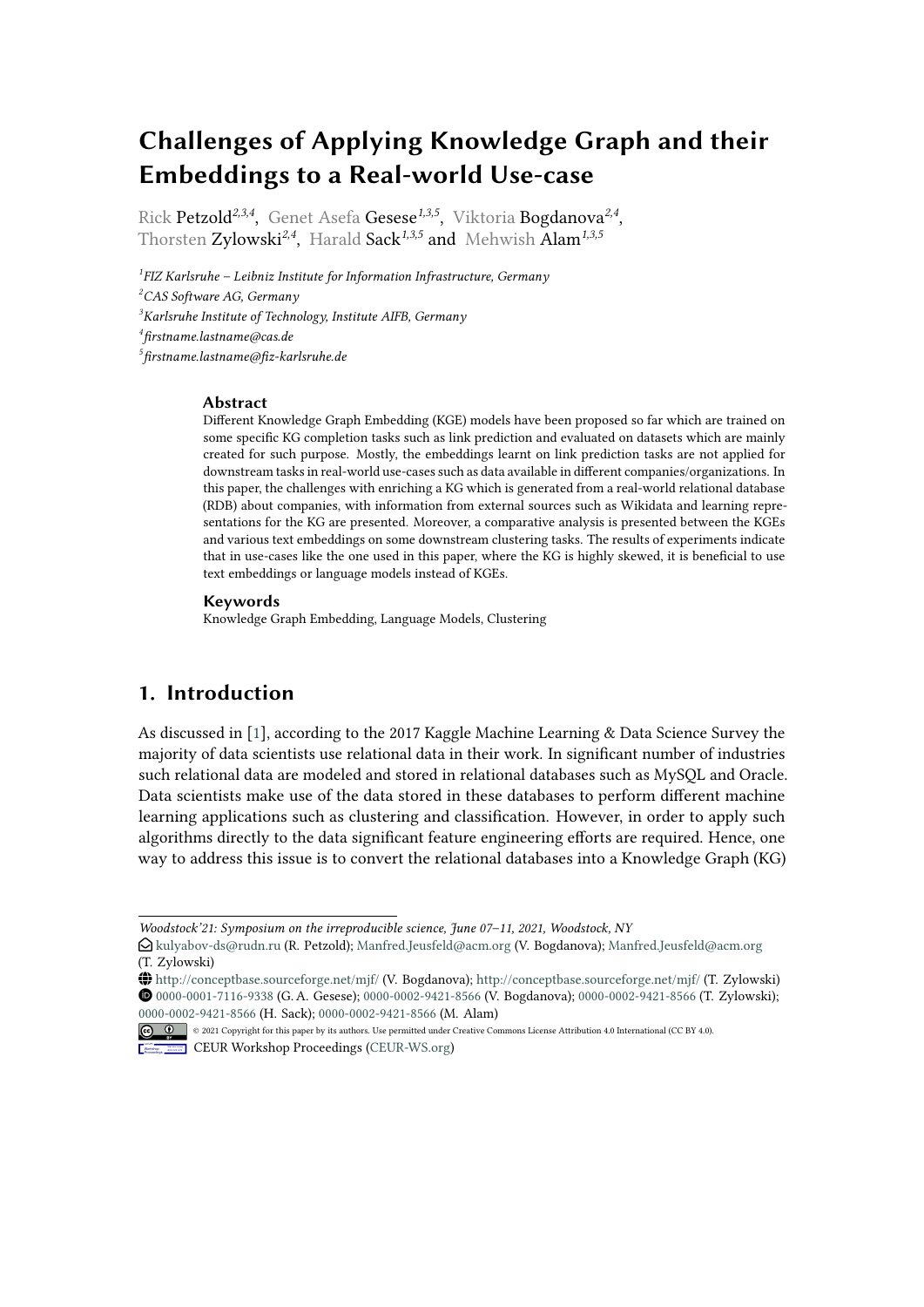and then learn embeddings for the obtained KG which in turn will be used as inputs to the downstream tasks.

The relational database (RDB) used in this paper is hosted by the company CAS Software  $AG<sup>1</sup>$  $AG<sup>1</sup>$  $AG<sup>1</sup>$  and it contains information about German companies, i.e., their addresses, contact persons, industrial sectors, and so on. The database is converted to a KG using the D2RQ [\[2\]](#page-5-0) tool. In order to apply machine learning algorithms on the KG, it is necessary to transform the KG into low-dimensional vector space while preserving the semantics present in the KG. There exist various approaches proposed for such purposes like DistMult [\[3\]](#page-5-1) and ComplEx [\[4\]](#page-5-2). However, if the created KG is highly skewed with not enough semantics present which is the exact scenario in our use-case, challenges arise when trying to learn representations for the KG, i.e., KGE models do not perform well on KGs with such characteristics. Experiments with some KGE models are conducted to prove this.

Another alternative to KGEs, is to leverage the textual descriptions of the companies and apply text-based embedding models to get latent representations for the companies. The textual descriptions of the companies are extracted from their respective websites. Some downstream company clustering tasks are performed using the representations learned using both the KGE models. The results of the clustering indicates the effectiveness of the text-embeddings over the KGEs. ExCut [\[5\]](#page-5-3) performs clustering of entities by combining KG embeddings with rule mining methods. Even though ExCut also uses a real-world KG, the quality of the KG is better and suitable for applying KGEs as compared to the use-case (i.e., CAS-KG which is the KG generated from the RDB provided by CAS) that is being addressed in our paper. The contributions of this work are i) analysing real-world datasets for KG embeddings, ii) applying KG embeddings for a downstream task, and iii) comparing text and KG embeddings on real-world datasets.

The rest of the paper is organized as follows: Section [2](#page-1-1) discusses the process of converting the RDB to KG followed by the challenges in mapping the KG to Wikidata and learning latent representations for the KG using KGEs. In Section [3,](#page-3-0) latent representation learning of companies using text embedding models is discussed. The experimental results on downstream clustering tasks are provided in Section [4](#page-3-1) followed by the closing remarks in Section [5.](#page-4-1)

### <span id="page-1-1"></span>**2. Generating KG from Relational Database**

Here, converting the RDB to a KG is discussed along with the challenges that occur while trying to enrich the KG with external information and learn latent representations.

### **2.1. Applying D2RQ to Convert the Relational Database to a Knowledge Graph**

The first step is cleaning the database by normalizing it to BCNF and filtering out unnecessary tables, i.e., tables with data that do not provide any useful information to learn representations for companies. After normalizing the database, it is converted to RDF in N-Triples format using D2RQ. As the result of the conversion, there are 5 entity types, 9,794,528 entities, 3 object relations, 21 datatype properties, 74,220,549 triples among which 12,138,554 contain object

<span id="page-1-0"></span><sup>1</sup> <https://www.cas.de/start.html>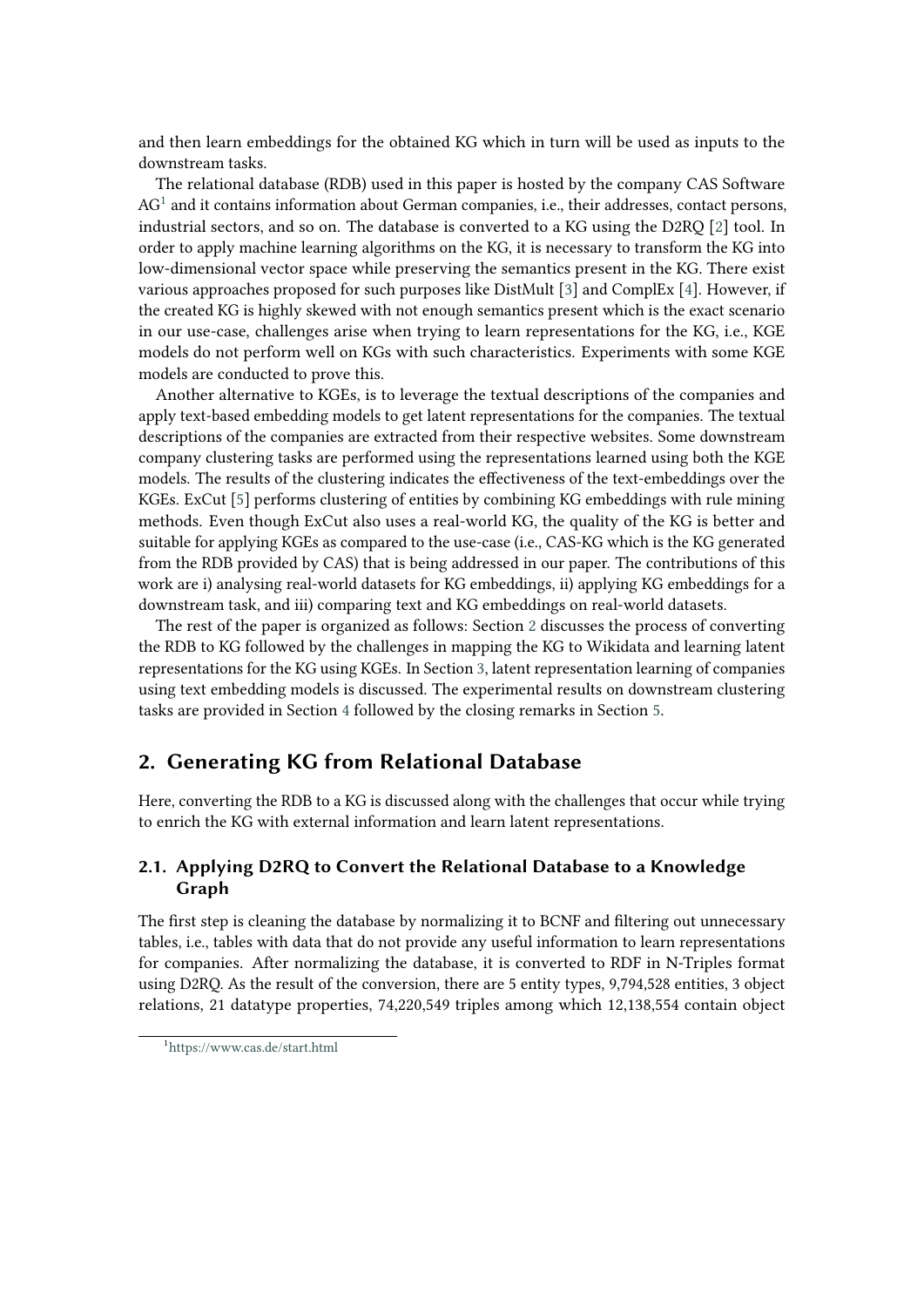relations and the rest 62.081.995 are triples with datatype properties. The entity types are Company (8,945,631), City (150,377), State (16), Legal Form (45), and Person (6,98,459).

Note that there is no any direct connection between two entities of the same type. Due to this fact, the generated KG (i.e., CAS-KG) is highly skewed and is not rich in semantics. In order to increase the quality of CAS-KG, it is beneficial to enrich the graph with external information.

### <span id="page-2-0"></span>**2.2. Challenges in Mapping CAS-KG to Wikidata**

As discussed above CAS-KG is required to be enriched with information from external sources. One of such sources is Wikidata which is a publicly available Linked Oped Data. An attempt has been made to map the companies that are in CAS-KG to items in Wikidata. However, the following two challenges arise when dealing with the mapping **i)** Most of the companies in the CAS-KG are small local businesses which do not have corresponding items in Wikidata. This is observed while trying to perform simple string-based comparison of the names of the companies in CAS with the labels of items that are of type Organization/Business/Company in Wikidata. **ii)** It was possible to map the entities of type LegalForm, and City to Wikidata items. For instance, the Legal Form GmbH in Cas could be mapped to GmbH (Q460178) in Wikidata. However, mapping entities of such types do not actually bring much of usable semantic enrichment without being able to map Companies.

#### <span id="page-2-1"></span>**2.3. Applying KGEs on CAS-KG**

Here, the challenge is proven by applying some KGE-based link prediction task on CAS-KG. Since CAS-KG is huge in terms of triples and the total number of entities, it is necessary to select a sub-graph for the experiments, which is referred to as CAS286K. CAS286K contains 285,808 entities, 3 relations, 382,964 structured triples, 306,371 training triples, 38,296 test triples, and 38,297 validation triples. The dataset is available at [https://github.com/rickpetzold/](https://github.com/rickpetzold/CAS-Knowledge-Graph) [CAS-Knowledge-Graph.](https://github.com/rickpetzold/CAS-Knowledge-Graph)

DistMult [\[3\]](#page-5-1) and ComplEx [\[4\]](#page-5-2) KGE models are used to learn representations for the dataset CAS286K. These two models are selected to show the differences that they have in handling asymmetric relations, i.e., unlike ComplEx, DistMult does not perform well with asymmetric relation and all the 3 relations that exist in the CAS286K are asymmetric. Note that the choice of the KGE model does not affect the purpose of these experiments which is to prove that the KG lacks the required quality to apply a KGE model on it. Note that two different ways of initialization are used with the ComplEx model, i.e., random initialization (ComplEx) and initialization with fastText  $[6]$  embeddings (ComplEx<sub>init</sub>). The fastText Embeddings are generated by averaging embeddings of the labels and keywords associated with the corresponding entities.

The Stochastic Local Closed World Assumption (sLCWA) [\[7\]](#page-5-5) training approach is used with model optimization hyperparameter ranges - Embedding dimension: {64,128,256}, Optimizers: {Adam, AdaGrad}, Regularizers: {None, L1, L2}, Weight for L1 and L2: [0.01,1.0), lr:[0.001,0.1), batch size: {128,256,512,1024}, Loss: {BCEL, MRL}, Number of negatives: {1,2, . . . ,30}, and Margin for MRL: {0.5,1.5, .. . , 9.5}. Number of trials: 10, epochs:100, early stopping with patience of 50 epochs evaluating every 10 epochs. For ComplEx, the optimizer, the loss, and the regularizer are fixed to Adam, BCEL, and L2 respectively so as to reduce computational cost. The opti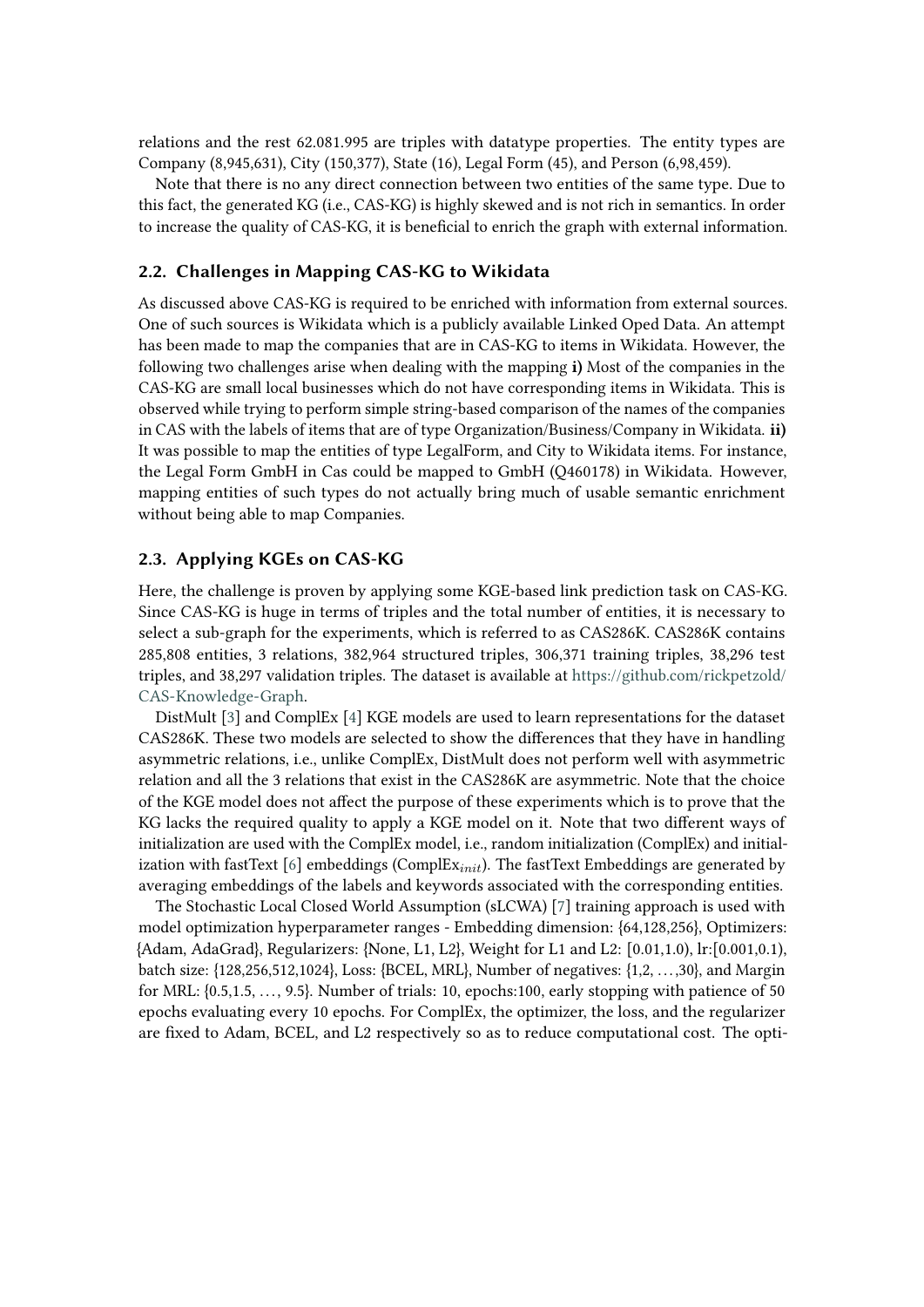mal hyperparameter values for DistMult and ComplEx are embedding dimension: 128 & 100, Regularizer: L2 & L2, weight:  $0.025 \& 0.0228$ , Loss: MRL & BCEL, negative sampler: 6 & 61, optimizer: Adam & Adam, and Batch Size: 256 & 512. Detailed information about sLCWA and the aforementioned loss functions is available in [\[7\]](#page-5-5).

The results obtained are MRR 0.000034, 0.2, and 0.0074 for DistMult, ComplEx, and ComplE $x_{init}$ respectively. The values of each of these evaluation metrics are too low mainly with DistMult due to some characteristics of the CAS286K dataset which already makes it hard to learn embeddings using KGE approaches. Firstly, the entities of type Company have no incoming relations, i.e., they never occur as tails in the KG which makes the graph highly skewed. This indicates that there exist no single direct connection between any two entities of type Company. Since ComplEx is better than DistMult in dealing with asymmetric relations and most of the relations are asymmetric in CAS286K, the MRR with ComplEx (0.2) is better than with Distmult (0.000034). Moreover, even though initializing ComplEx with FastText embeddings is better than DistMult, it is not better than the randomly initialized ComplEx model due to the fact that only less than 1% of the entities of type company have keywords. Pykeen<sup>[2](#page-3-2)</sup> is used to undertake the experiments.

### <span id="page-3-0"></span>**3. Text Embeddings**

As it has already been discussed in Section [2.2](#page-2-0) and [2.3,](#page-2-1) applying the KGE approaches in such highly skewed KG with very limited links between entities is not beneficial. Hence, it is better to apply text embedding models instead as it could be more feasible to find textual descriptions for the companies. Therefore, web crawling is performed to get the textual descriptions of companies and while doing so, those websites containing either very short or non-german text are removed.

In order to learn representations for companies using the crawled texts, different embedding models are used separately, i.e., pretrained fastText and GloVe [\[8\]](#page-5-6) embeddings, Multilingual Bert [\[9\]](#page-5-7) & Sentence BERT [\[10\]](#page-5-8) with/without fine tuning, and Multilingual Universal Sentence Encoder (MUSE) [\[11\]](#page-5-9). BERT is fine-tuned on a multiclass-classification task with and without removing stopwords, i.e.,  $\text{BERT}_{fintuned}^{nostoprem}$  using 4049 companies for training  $\&$  1200 for validation on 24 classes/sectors and (BERT  $_{finetuned}$ ) using 2552 companies for training & 800 for validation on 16 classes/sectors.

### <span id="page-3-1"></span>**4. Downstream task: Clustering**

The clustering task is to group together companies based on their industrial sectors. A gold standard dataset is created with 503 companies where the maximum, minimum, average number of tokens in the textual descriptions of these companies are 695, 209, and 547.67. This gold standard contains 12 industry sectors (classes) in total, the sectors and their corresponding number of companies are: 'Photographers (86)', 'Onlineshop (51)', 'Webdesigner (51)', 'Coaching, Training, and Workshop (50)', 'Real Estate Agent (50)', 'Dentist (50)', 'Advertising Agencies (46)',

<span id="page-3-2"></span><sup>2</sup> https://pykeen.readthedocs.io/en/stable/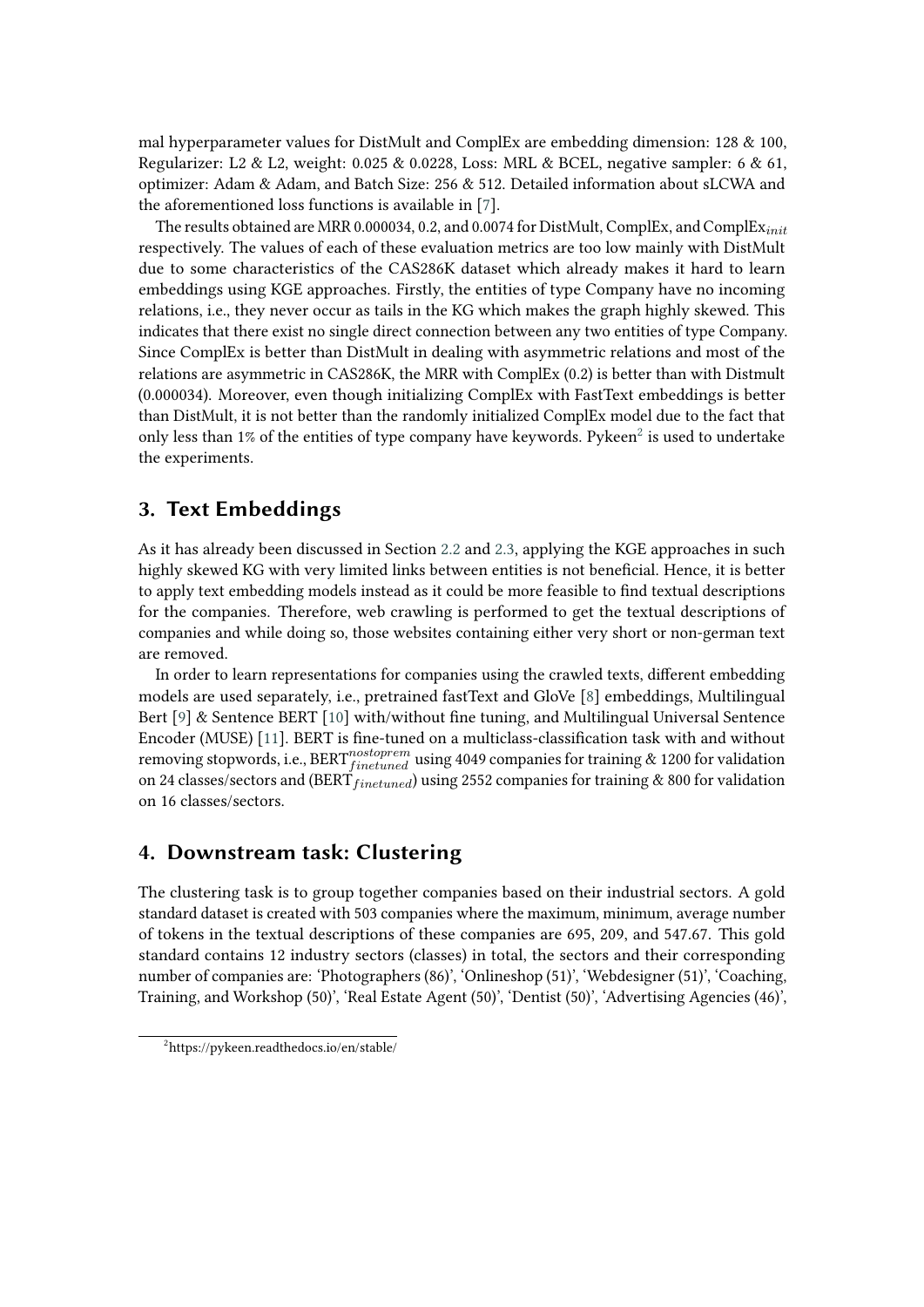|                 |                                                      |       | <b>HDBSCAN</b> |       | <b>BIRCH</b> |        | K-Means  |  |
|-----------------|------------------------------------------------------|-------|----------------|-------|--------------|--------|----------|--|
|                 | Model                                                | AMI   | silh.          | AMI   | silh.        | AMI    | silh.    |  |
| Text embeddings | fastText                                             | 0.187 | $-0.082$       | 0.205 | 0.056        | 0.198  | 0.08     |  |
|                 | GloVe                                                | 0.234 | 0.093          | 0.582 | 0.132        | 0.543  | 0.13     |  |
|                 | <b>BERT</b>                                          | 0.245 | 0.017          | 0.463 | 0.125        | 0.432  | 0.1      |  |
|                 | <b>BERT</b><br>finetuned                             | 0.324 | $-0.022$       | 0.467 | 0.229        | 0.46   | 0.256    |  |
|                 | $BERT_{finetuned}^{nostoprem}$                       | 0.488 | 0.16           | 0.547 | 0.263        | 0.548  | 0.314    |  |
|                 | SentenceBERT                                         | 0.456 | 0.068          | 0.614 | 0.147        | 0.627  | 0.15     |  |
|                 | SentenceBERT $_{finetuned}$                          | 0.195 | 0.143          | 0.237 | 0.451        | 0.216  | 0.523    |  |
|                 | MUSE                                                 | 0.579 | 0.158          | 0.692 | 0.221        | 0.676  | 0.206    |  |
| KG embeddings   | <b>DistMult</b>                                      | 0.013 | $-0.087$       | 0.01  | 0.057        | 0.003  | 0.106    |  |
|                 | ComplEx                                              | 0.006 | $-0.022$       | 0.003 | $-0.094$     | 0.0003 | $-0.128$ |  |
|                 | $\mathsf{ComplEx}_{init}$                            | 0.014 | $-0.053$       | 0.012 | 0.088        | 0.007  | 0.004    |  |
| Combined        | $\overline{\mathsf{MUSE}}$ + ComplEx <sub>init</sub> | 0.015 | $-0.03$        | 0.01  | 0.074        | 0.006  | 0.151    |  |

<span id="page-4-2"></span>**Table 1** Clustering results using text, KG, and combined embeddings

'Consulting (37)', 'IT Services (25)', 'Online Agencies (23)', 'Attorney (21)', and 'Travel Agencies  $(13)$ <sup>'</sup>.

BIRCH [\[12\]](#page-5-10), HDBSCAN [\[13\]](#page-5-11), and K-means are selected for the clustering task. For BIRCH the hyperparameters are the number of clusters 1-20, branching factor 10-200, and threshold 0.1-0.9. For HDBSCAN the minimal samples are 1-50 and the minimal cluster size is 2-100 whereas for K-means the number of clusters is 2-30. As the result in Table [1](#page-4-2) indicates, the text embeddings give better results as compared to the KG embeddings in the clustering task. This is due to the highly skewed nature of the CAS286K dataset. Information from external resources is required in order to improve the KGE results. Note that, the MRR results with  $ComplEx_{init}$ is not better than ComplEx on the link prediction task. However, the opposite holds on the clustering task because 82% of the companies in the gold standard have keywords. Note that the combined embeddings are generated by simply concatenating representations from MUSE and Compl $Ex_{init}$ .

# <span id="page-4-1"></span>**5. Conclusion**

In this paper, the challenges in applying KGE models on real world use-cases are discussed. Experiments on clustering tasks are conducted using as inputs latent representations learned by applying both KGEs and text embeddings separately. The results of the experiments prove the initial analysis that are made about KGEs not working well on datasets with very low quality such as CAS286K.

## **References**

<span id="page-4-0"></span>[1] M. Cvitkovic, Supervised learning on relational databases with graph neural networks, arXiv preprint arXiv:2002.02046 (2020).